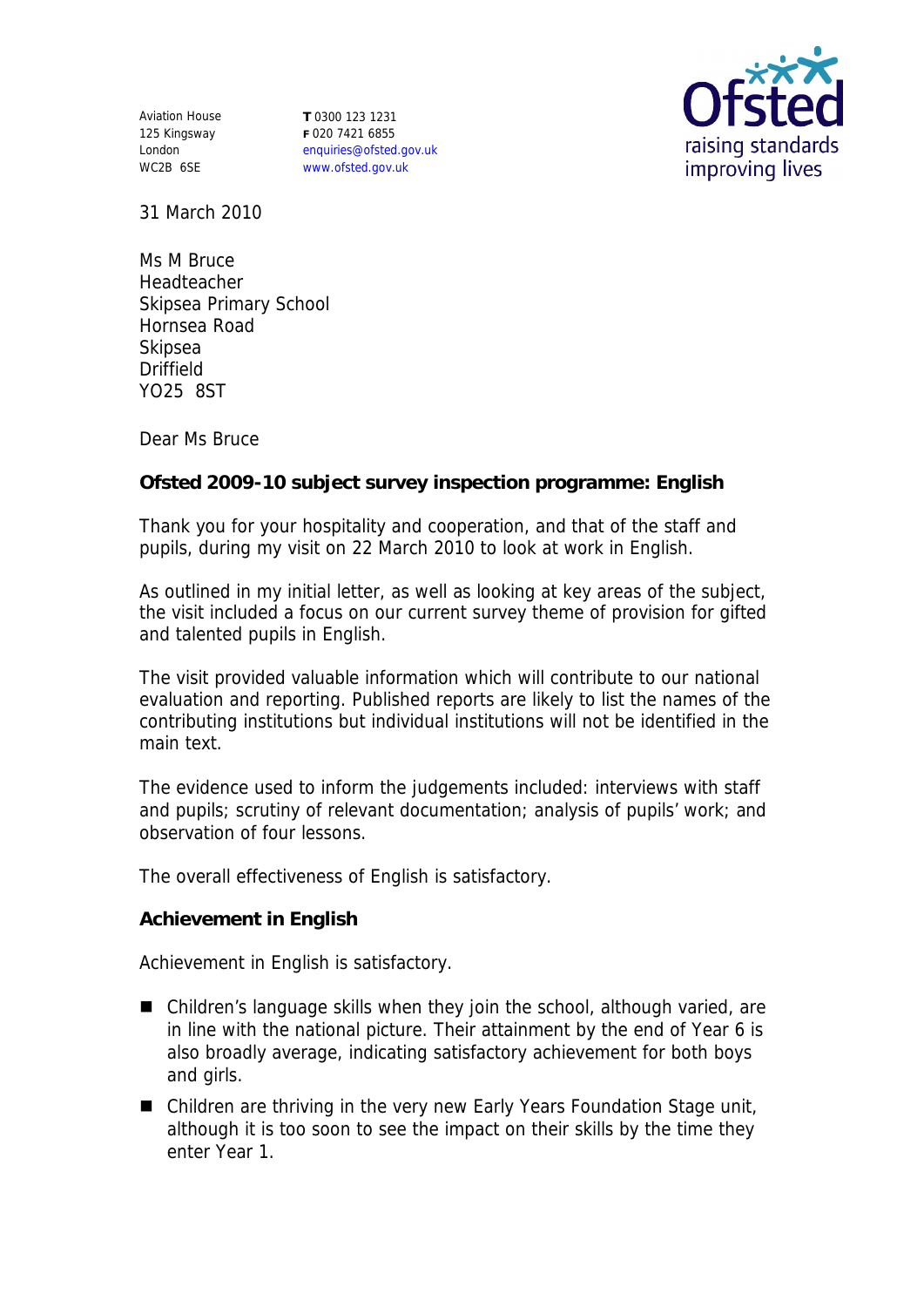- Pupils with special educational needs and/or disabilities make slightly better progress than more able pupils, because the school provides more effective support for this group of pupils.
- Following a drive to improve pupils' writing, the school has seen some improvement across the age range. Discussion with pupils indicates they feel growing confidence in writing and their work reveals steady progress. However, the proportion reaching Level 5 is slightly below average.

## **Quality of teaching in English**

The quality of teaching in English is satisfactory.

- In the Early Years Foundation Stage, children have rich opportunities to use language in role-play and exploration. Through light but well-judged interventions, adults significantly support their progress.
- Teachers base pupils' learning on shared, practical experiences, such as talking about the figures they have modelled before writing descriptions. Teachers use modern technology confidently, sometimes involving the pupils in demonstrating skills. Pupils say that adults provide valued help with independent work.
- Recently, the school has used national quidance on assessing pupils' progress in writing to help focus teaching more effectively. Despite this, some pupils found the work set too hard in lessons observed, while others found it too easy. Opportunities were sometimes missed to help pupils understand what counts as good work, for example, when expectations were expressed in terms of quantity rather than quality, or key criteria went unexplained.
- Relationships are good but do not always give pupils enough responsibility and challenge. For example, teachers do not always involve pupils in setting high expectations for their work, solving problems collaboratively or explaining their responses fully.
- Teachers periodically review pupils' progress towards their targets. Marking and feedback give some helpful advice, but pupils are not consistently expected to act on it.

**Quality of the curriculum in English** 

The quality of the curriculum in English is good.

- The school's leadership has a clear view of the place of English within the curriculum and connects English activities constructively to other areas of learning. Teachers are encouraged to find opportunities for English work in pupils' first-hand experiences and to provide real purposes for their writing and talking.
- The school arranges a good variety of visits and special events which have promoted enjoyment of books, theatre and animation. Pupils regularly use computers for research and writing.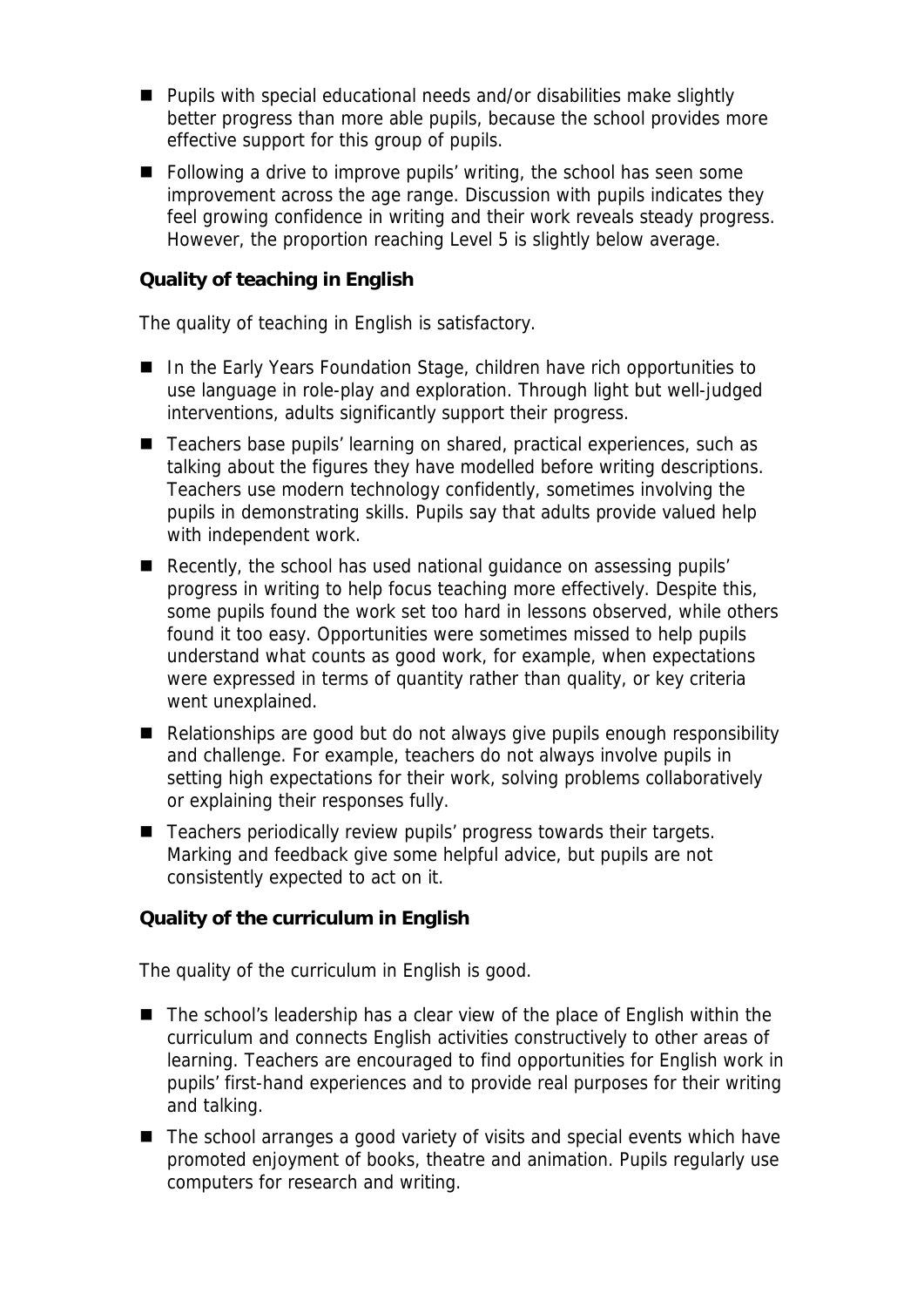- Interventions are targeted appropriately on pupils' well-understood needs and have a positive impact on their progress and attitudes.
- The school's policies ensure regular opportunities for teachers to listen to and assess pupils' reading, provide guided reading sessions and encouragement for pupils to extend their reading outside school. As a result, pupils enjoy reading and make at least satisfactory progress.
- Recently, the school has focused on developing pupils' confidence as writers, and has seen early signs of improved progress as a result. There are sessions on spelling and handwriting and regular opportunities for extended writing. Teachers model note-making and drafting, and pupils are encouraged to talk about their writing.

**Effectiveness of leadership and management in English**

Leadership and management in English are satisfactory.

- The school has set a sensible direction for work in English. The opportunity to create a separate Early Years Foundation Stage unit is being used well to provide for the early development of communication, language and literacy.
- The school has used its performance data to identify the need to improve standards of writing. The actions taken have led to some improvements in pupils' work and attitudes, although not yet to better test results. Pupils' progress is monitored and reviewed. The school is able to identify underperformance for individuals, including some higher attainers. However, plans to improve the progress of more able pupils are informal and have not, so far, had clear effect.
- Teachers have been given clearer expectations for approaches to teaching writing. They have worked together to ensure better focused assessment of progress in writing and to share effective practice.
- The subject is managed and promoted by a hard-working subject leader who works alongside you to monitor aspects of provision and to provide support and training for others.

**Provision for gifted and talented pupils in English** 

The school carefully identifies pupils who are gifted and talented in particular aspects of the subject, including some who have special educational needs and/or disabilities. Planning for their needs tends to be ad hoc. The school is inventive in finding individual enrichment opportunities for them, such as helping to direct the school play or representing pupils' views at a local meeting. In lessons, more able pupils are set different tasks but expectations are not always high enough.

**Areas for improvement, which we discussed, include:**

 $\blacksquare$  raising standards in writing, especially for the higher attaining pupils, by setting clearer expectations for quality